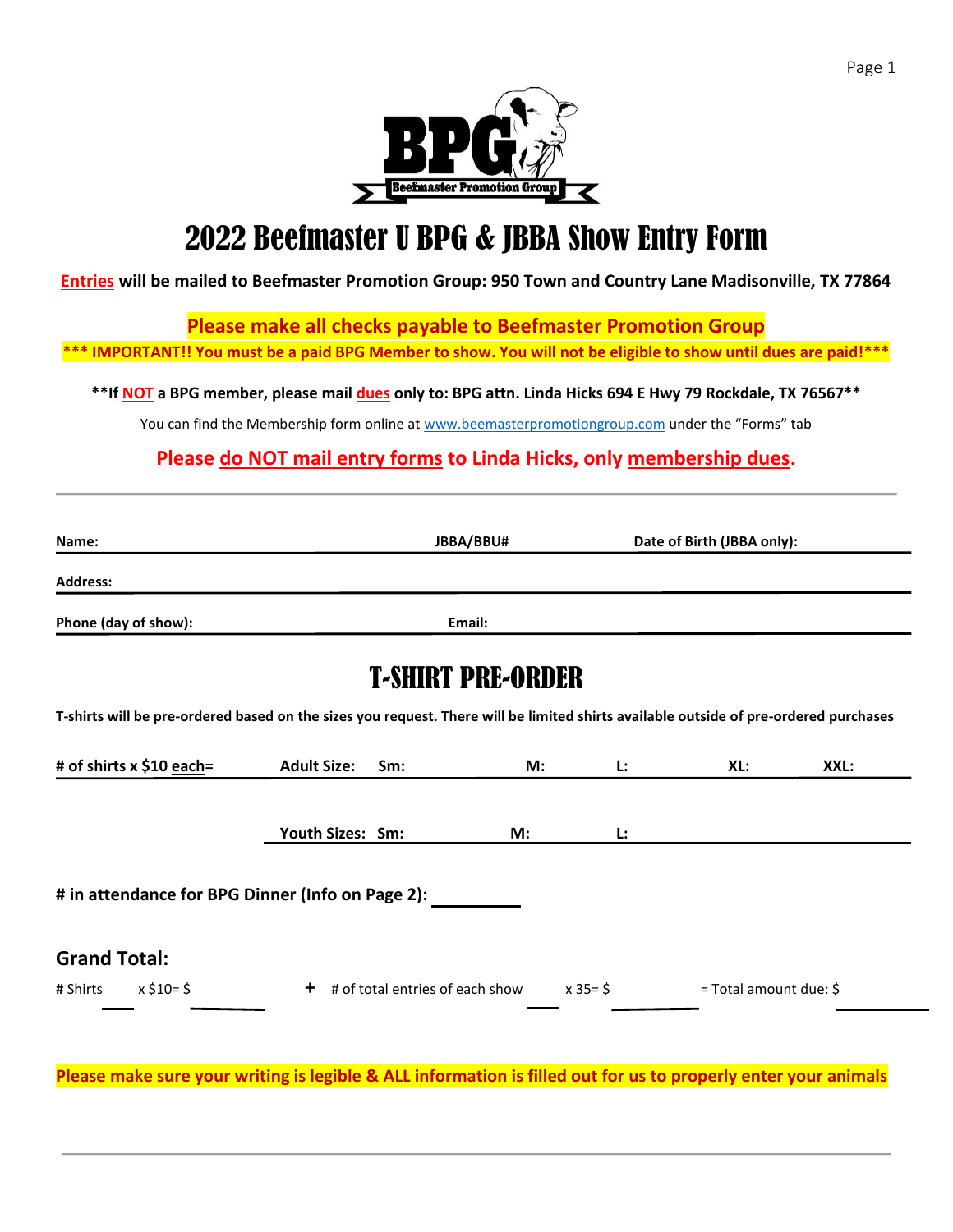

# BPG Year-End Awards and Member Appreciation Dinner



**Please join us for our annual BPG Year-End Awards and Member Appreciation Dinner for good fellowship and fun! This is BPG's opportunity to thank our members for their hard work and dedication to our breed's year-round activities.**

> **Dinner will be held at the Brazos Expo Center located in the Brazos B Exhibit Hall on Saturday, June 25 at 6:30 p.m.**

> > **Please be sure to indicate how**

**many will be in attendance on page 1!**



Meal Sponsored by Elgin Breeding Service, Inc.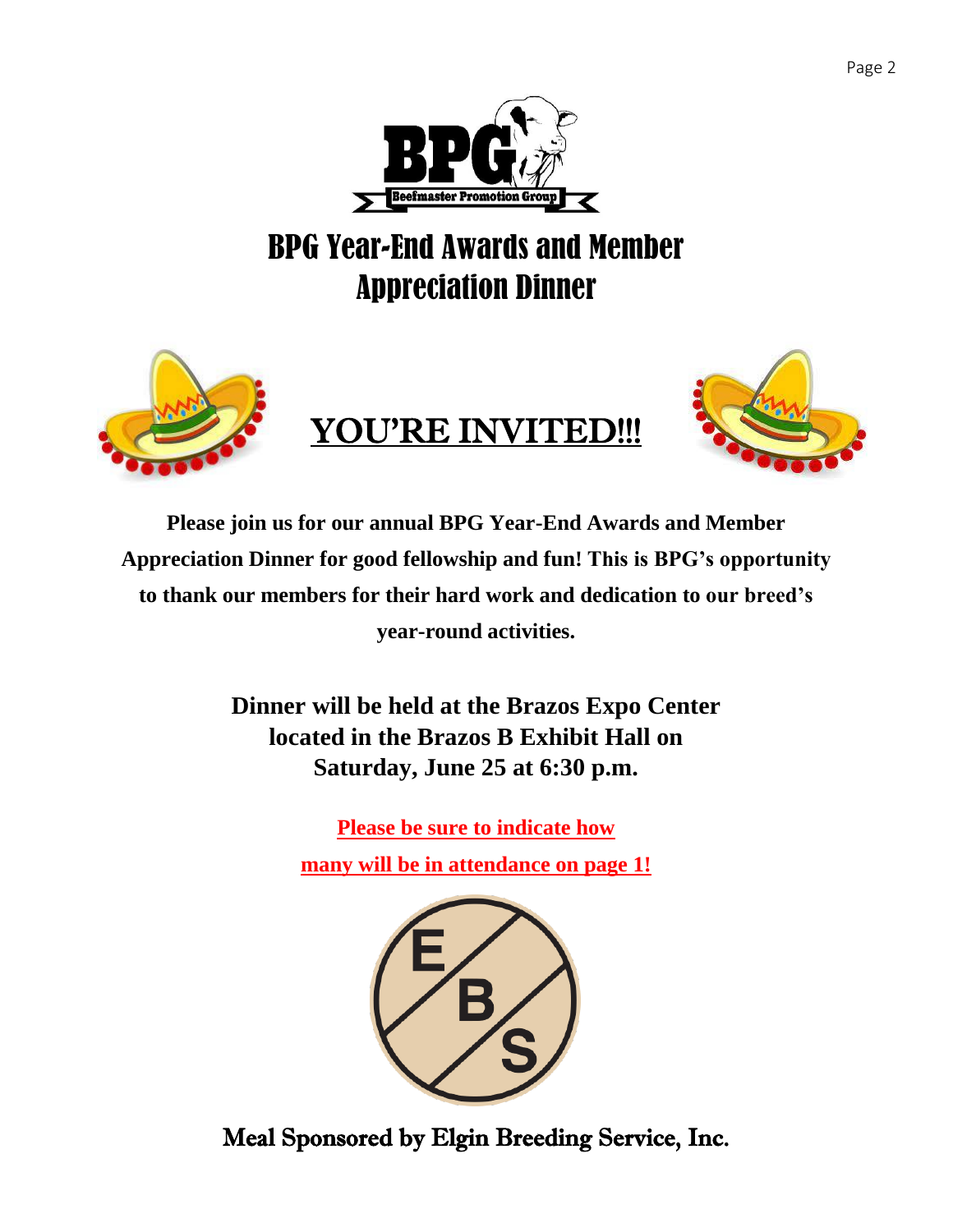## **Friday, June 24th**

- Barns open **(Southeast Pavilion)** at **8:00 a.m.**, may begin arriving
- Check-in papers from **8:00 a.m.-8:00 p.m.**
- **There will be NO check-in the morning of the show!! Must be checked-in by 8pm Friday!!! No exceptions!**
- BPG Membership Meeting held at 2:00 p.m. (Location TBD)

### **Saturday, June 25th**

- Open Show begins at 8:00 a.m.
- After the conclusion of the Open Show, a short break will be held followed by Pee Wee Showmanship and JBBA Showmanship
- **\*\*NEW\*\*** BPG Year-End Awards Banquet and Member Appreciation Dinner held in the Brazos B Exhibit Hall at 6:30 p.m.

### **Sunday, June 26th**

- JBBA Show begins at 8:00 a.m. followed by E6/Advancer Show and Top Ten Awards
- Move-out to immediately follow the conclusion of the show

# Hotel Accommodations



## Courtesy block at Best Western PREMIER Bryan/College Station **To make reservations:** guests may call the front desk at **(979)-731-5300 (PRESS 1)** Reference the group name **'BFMU'**

Or access group link online at: [https://www.bestwestern.com/en\\_US/book/hotel-rooms.44623.html?groupId=B60XN7E3](https://www.bestwestern.com/en_US/book/hotel-rooms.44623.html?groupId=B60XN7E3) **\***Rates offered from June 24-26, 2022**\***

**Standard King: \$99 Double Queen: \$99** 

\*All reservations must be made prior to the cutoff date on Friday, June 3, 2022\*

### **For more information please contact:**

Emily Knoll (817)287-8030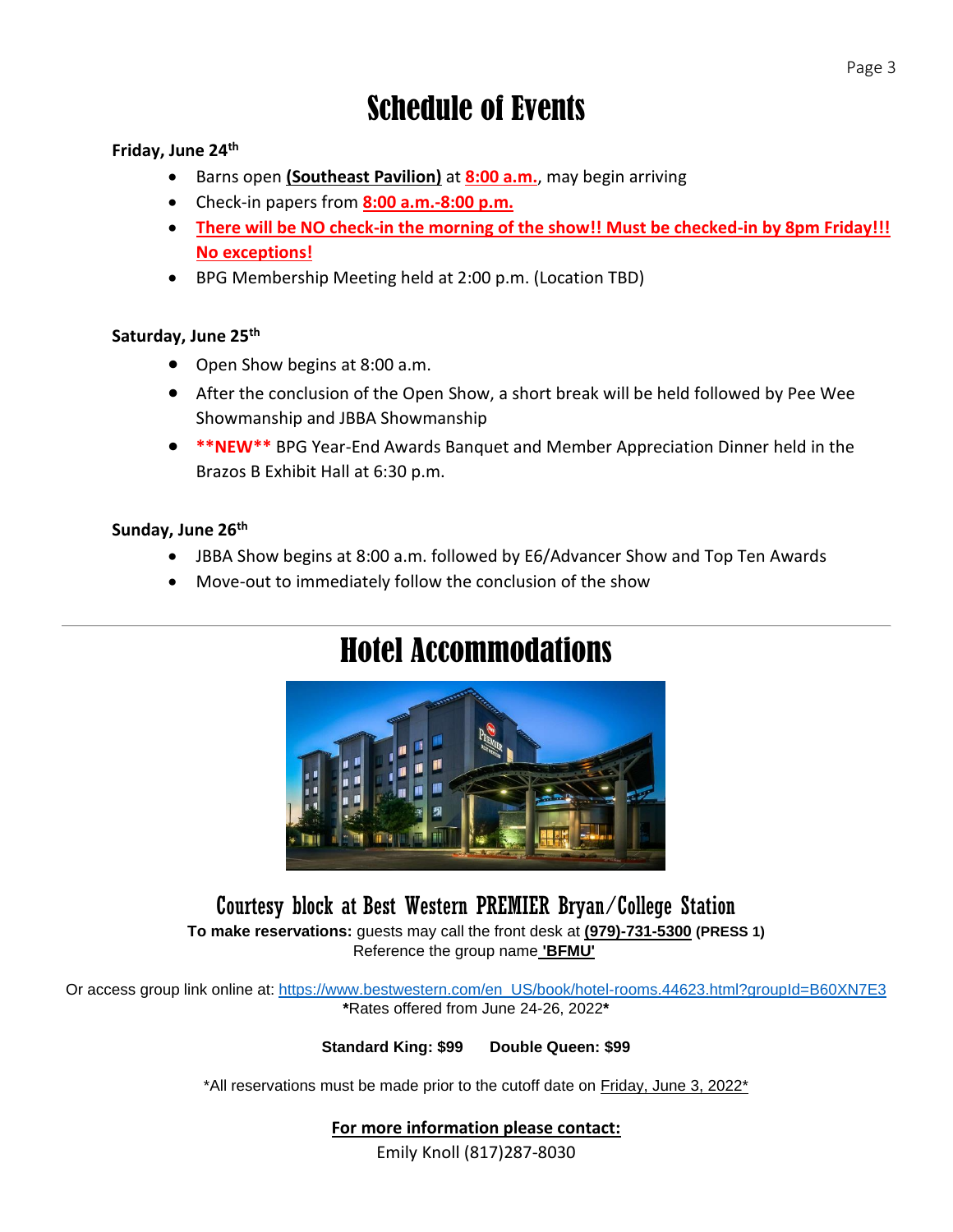

- ➢ **\*New Additio[n\\*](https://en.wikipedia.org/wiki/File:Red_Checkmark.svg)** Showmanship will have **4 divisions** this year! Showmanship will be held on Saturday, June 25th after the com[pleti](https://en.wikipedia.org/wiki/File:Red_Checkmark.svg)on of the open show and a short break.
	- Novice [Di](https://en.wikipedia.org/wiki/File:Red_Checkmark.svg)vision shall be those who are between the ages of 6 and 9 years of age on or before Dec. 31, 2021
	- Junior Division shall be those who are between the ages of 10 and 13 on or before Dec. 31, 2021
	- Intermediate Division shall be those between the ages of 14 and 16 on or before Dec. 31, 2021
	- Senior Division shall be those who are 17 years of age on or before Dec. 31, 2021 and up to the maximum age limit stated in the JBBA Bylaws
- ➢ Brazos Valley Expo requires any Port-A-Cool fans to be rented through **Texas Port-A-Cool only**. If a rental is needed, please contact Marshall Flores at (210) 325-0258.
- $\triangleright$  Brazos Valley Expo has implemented a new clean- up fee placed on the association. This does allow us to bring in outside bedding. **Outside shavings** *ARE* **allowed this year! Brazos Valley Expo will still offer bedding as well, if needed.**
- ➢ All cattle *MUST* have current **health papers** (within 30 days- **Dated May 25 th or after**). Papers *will* be checked during check-in. We are required to turn exhibitors away if papers are not presented!
- ➢ *MUST* **present [Bre](https://creativecommons.org/licenses/by-sa/3.0/)d & Owned registration papers** at check-in if you entered in the Bred & Owned Show.
- ➢ Heifers 24 mo. [Or](https://creativecommons.org/licenses/by-sa/3.0/) older must have **certificate of pregnancy** or be nursing their natural, purebred calf under 6 mo. At side.
	- **Open [Sho](https://creativecommons.org/licenses/by-sa/3.0/)w- Class 21 through Class 23 females** *MUST* **have certificate of pregnancy!**
	- **JBBA Show- Class 17 through Class 21 females** *MUST* **have certificate of pregnancy!**
- ➢ Bulls 20 months or older *MUST* have **passed fertility examination**. (Once the bull has a positive exam, retesting is not required after)
	- **Bull Show- Class 15 through Class 20 must have passed fertility exam!**
- ➢ Bulls 12 months or older *MUST* be **led with nose ring** at all times.



# Facility Map

**Directions: Beefmasters will be stalled in the Southeast Pavilion. You will enter the complex and turn left, then take an immediate sharp right. We are located in the second barn, towards the back of the complex.**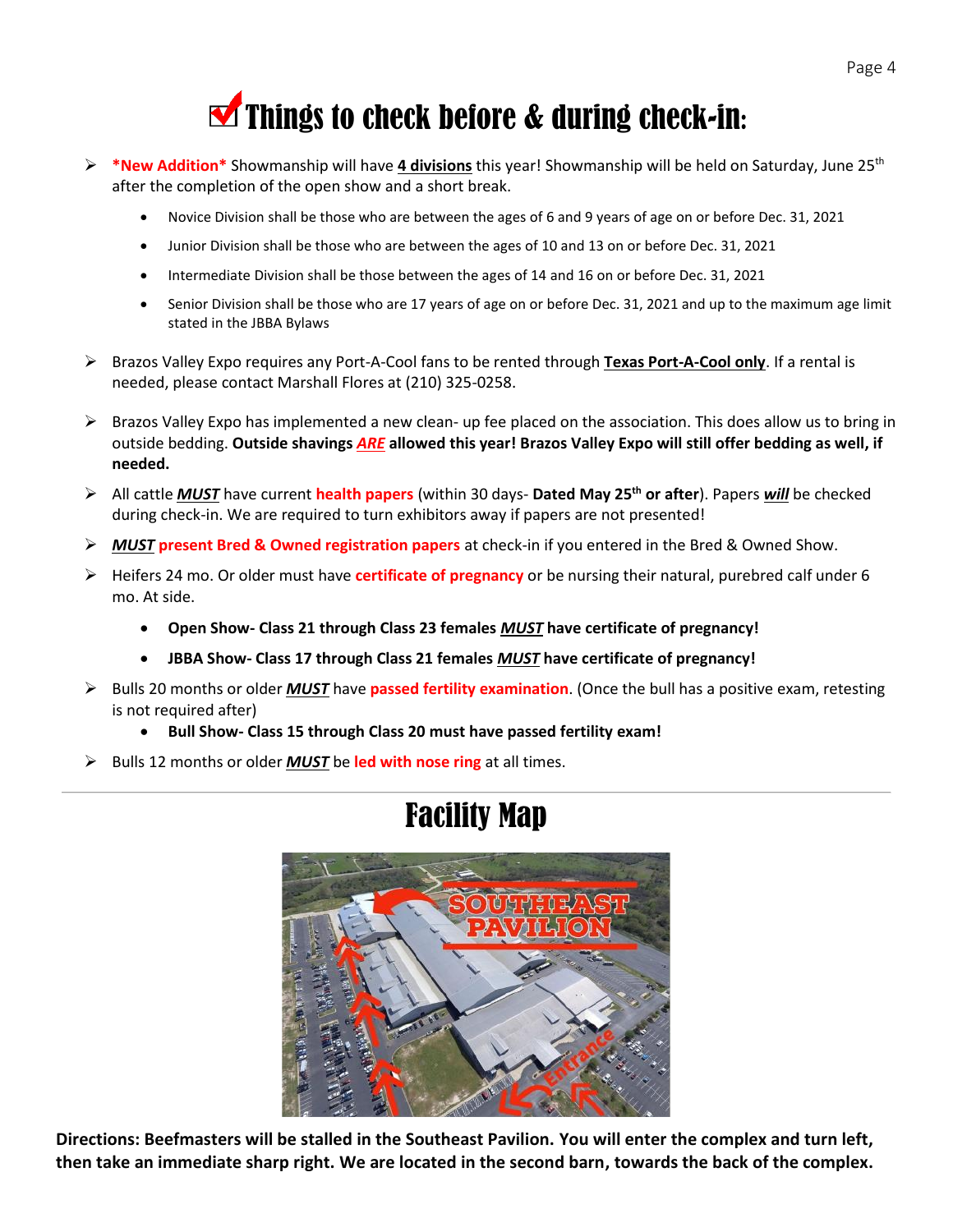

# 2022 Beefmaster U Pee Wee Showmanship Entry Form

**Pee Wee Exhibitor:** \_\_\_\_\_\_\_\_\_\_\_\_\_\_\_\_\_\_\_\_\_ **Age of Exhibitor:** \_\_\_\_\_\_\_\_\_\_\_

## Pee Wee Showmanship Rules:

- Open to all children under the age of 6 as of January 1
- Contestants do not need to be a JBBA or BPG member to participate and can exhibit any heifer of their choosing
- At least one parent MUST accompany the child while in the ring
- There is no entry fee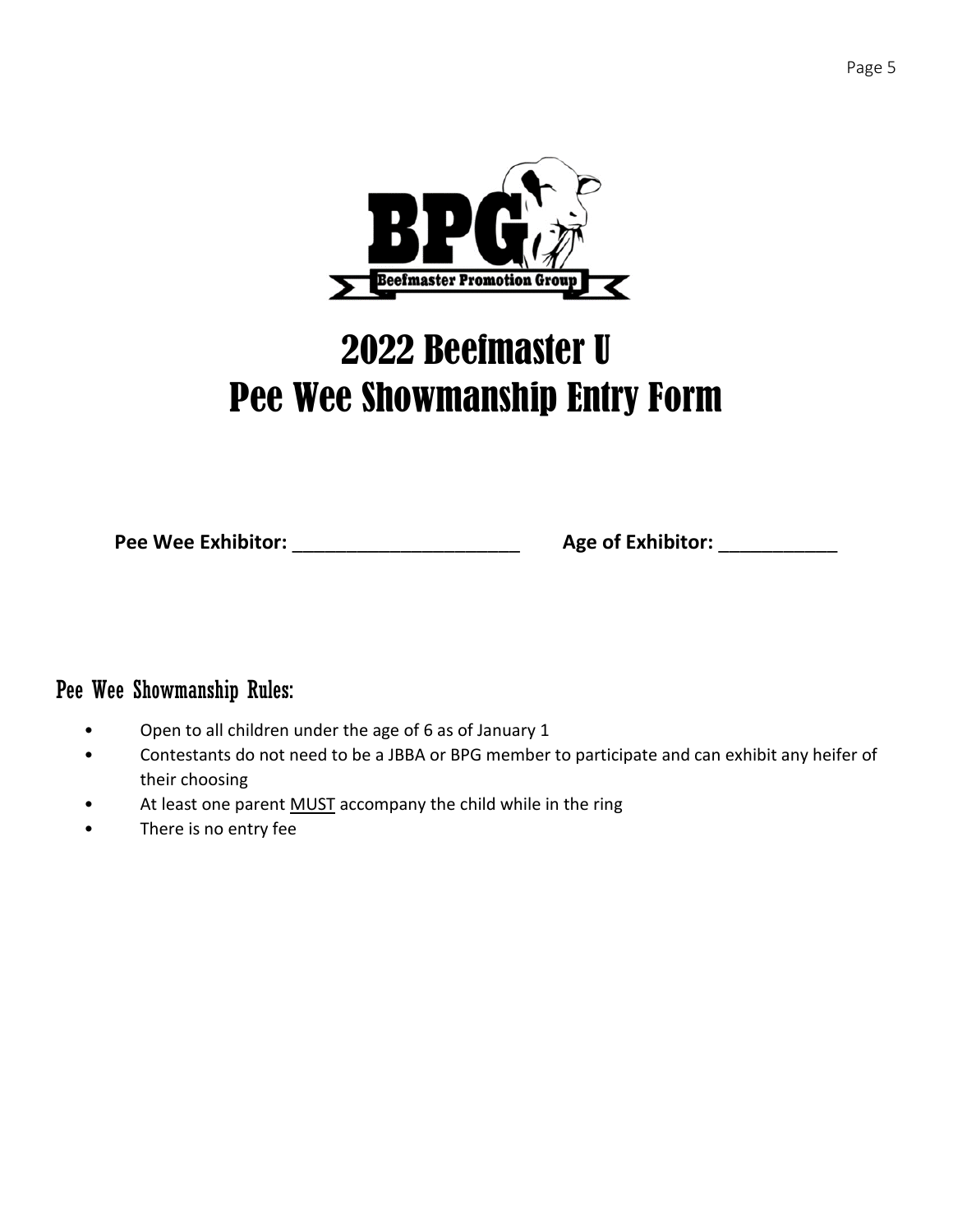# Open Show Entry Form- \$35 per entry

(After 6/13/22- additional \$10 late fee)

| <b>Name of Animal:</b> |                                               | Sex: M F | DOB: |                        |
|------------------------|-----------------------------------------------|----------|------|------------------------|
| Dam Reg #              | Sire Reg #                                    |          |      |                        |
| <b>Name of Animal:</b> |                                               | Sex: M F | DOB: | <b>Registration #:</b> |
|                        |                                               |          |      |                        |
| Dam Reg #              | Sire Reg #<br><u>and the state of the sta</u> |          |      |                        |
|                        |                                               |          |      |                        |
| <b>Name of Animal:</b> |                                               | Sex: M F | DOB: | <b>Registration #:</b> |
| Dam Reg #              | Sire Reg #                                    |          |      |                        |
|                        |                                               |          |      |                        |
| <b>Name of Animal:</b> |                                               | Sex: M F | DOB: | <b>Registration #:</b> |
| Dam Reg #              | Sire Reg #                                    |          |      |                        |
|                        |                                               |          |      |                        |
| <b>Name of Animal:</b> |                                               | Sex: M F | DOB: | <b>Registration #:</b> |
| Dam Reg #              | Sire Reg #                                    |          |      |                        |
|                        |                                               |          |      |                        |
| <b>Name of Animal:</b> |                                               | Sex: M F | DOB: | <b>Registration #:</b> |
| Dam Reg #              | Sire Reg #                                    |          |      |                        |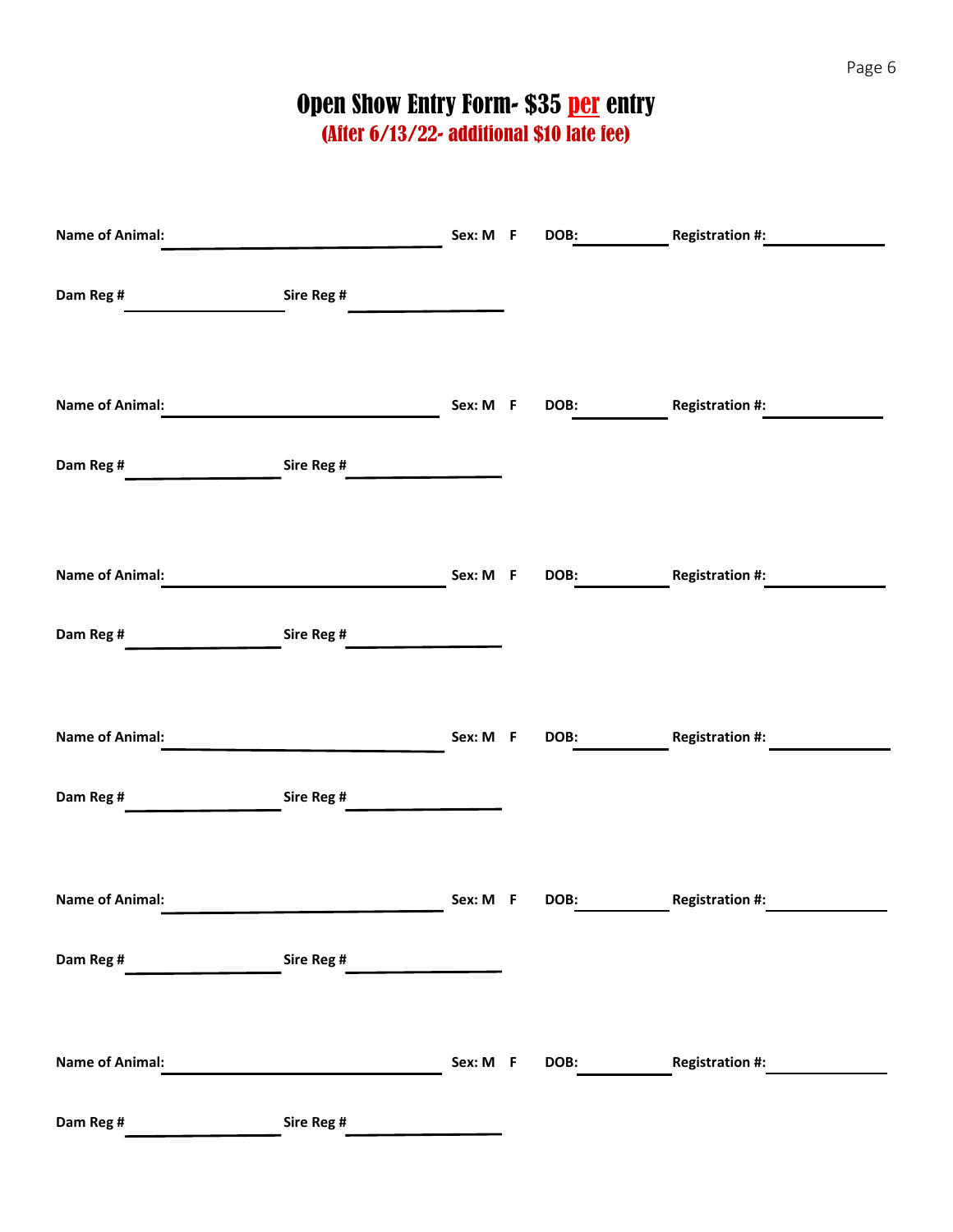Page 7

# Get of Sire/Produce of Dam Entry Form- \$35 **per** entry

| <b>Name of Animal:</b>          |     | Check Applicable Entry: Get of Sire Produce of Dam |                |
|---------------------------------|-----|----------------------------------------------------|----------------|
| Reg#                            | ID# |                                                    |                |
| <b>Name of Animal:</b>          |     | Check Applicable Entry: Get of Sire Produce of Dam |                |
| Reg#<br><b>Name of Animal:</b>  | ID# | Check Applicable Entry: Get of Sire Produce of Dam |                |
| Reg #                           | ID# |                                                    |                |
| <b>Name of Animal:</b><br>Reg # | ID# | <b>Check Applicable Entry:</b> Get of Sire         | Produce of Dam |
|                                 |     |                                                    |                |
| <b>Name of Animal:</b>          |     | Check Applicable Entry: Get of Sire                | Produce of Dam |
| Reg #                           | ID# |                                                    |                |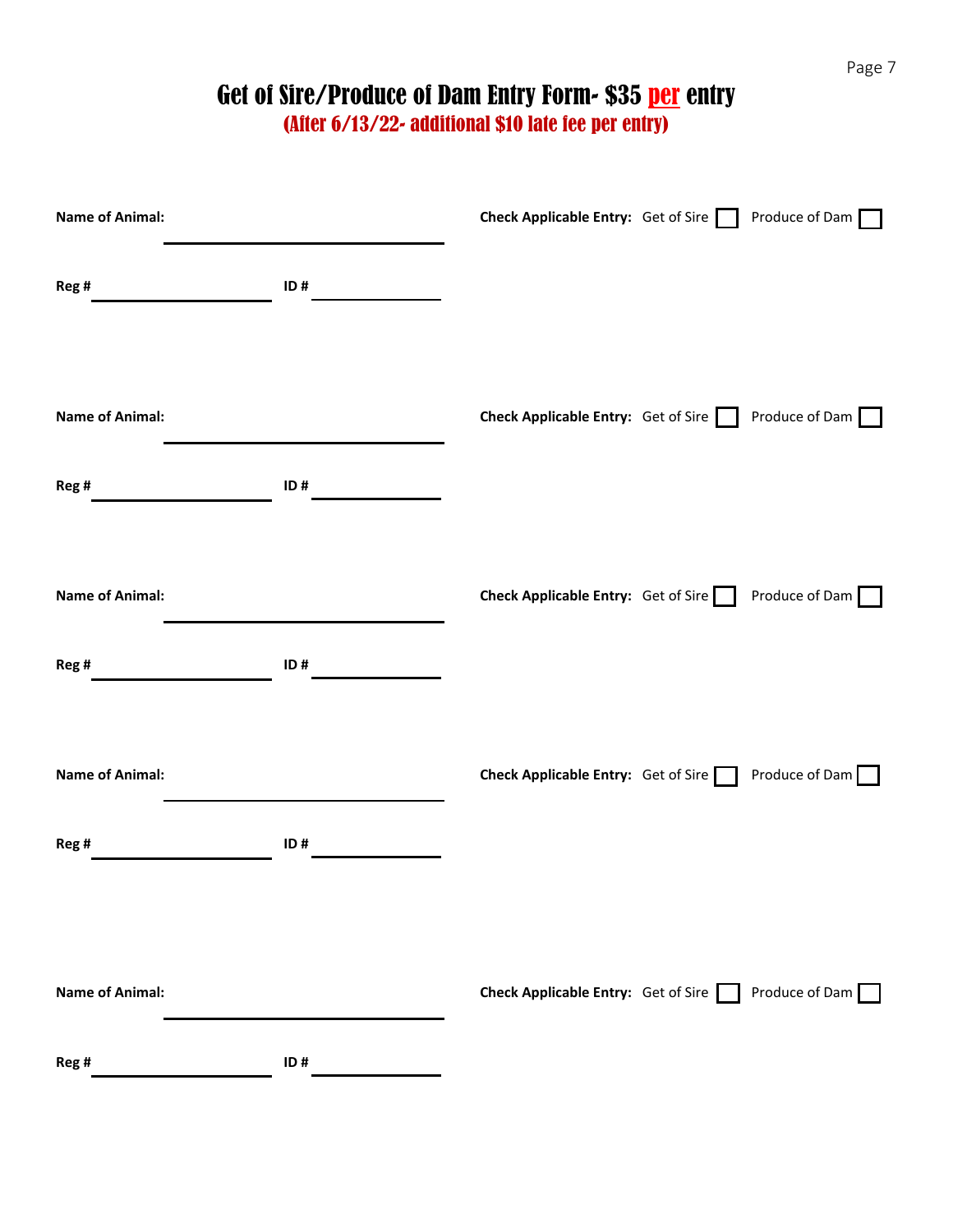## JBBA Show Entry Form- \$35 **per** entry

(After 6/13/22- additional \$10 late fee per entry)

**\* To be eligible for Bred and Owned Show, exhibitors must present an original Bred and Owned certificate at time of check-in\***

#### **(There will be NO bulls in JBBA show, only females)**

| <b>Name of Animal:</b> |            | DOB:                           | <b>Registration #:</b> |
|------------------------|------------|--------------------------------|------------------------|
| Dam Reg #              | Sire Reg # | Bred & Owned? (JBBA Only): Y N |                        |
| <b>Name of Animal:</b> |            | DOB: Registration #:           |                        |
| Dam Reg #              | Sire Reg # | Bred & Owned? (JBBA Only): Y N |                        |
| <b>Name of Animal:</b> |            |                                | DOB: Registration #:   |
| Dam Reg #              | Sire Reg # | Bred & Owned? (JBBA Only): Y N |                        |
|                        |            |                                |                        |
| <b>Name of Animal:</b> |            | DOB:                           | <b>Registration #:</b> |
| Dam Reg #              | Sire Reg # | Bred & Owned? (JBBA Only): Y N |                        |
| <b>Name of Animal:</b> |            | DOB:                           | <b>Registration #:</b> |
| Dam Reg #              | Sire Reg # | Bred & Owned? (JBBA Only): Y N |                        |
|                        |            |                                |                        |
| <b>Name of Animal:</b> |            | DOB:                           | <b>Registration #:</b> |
| Dam Reg #              | Sire Reg # | Bred & Owned? (JBBA Only): Y N |                        |